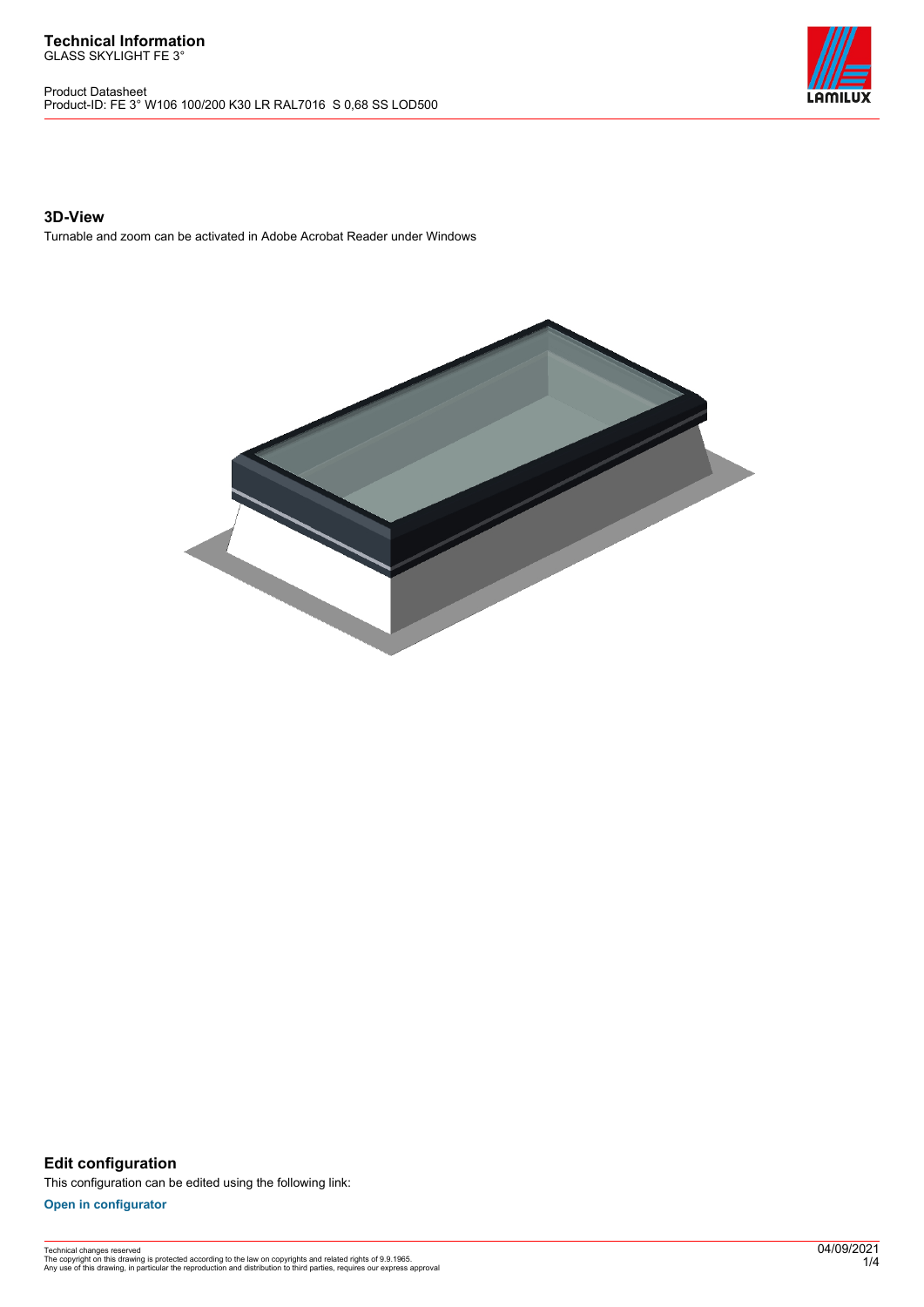

## **Product Features**

| <b>Attribute</b>                                   | <b>Value</b>                                                 |  |
|----------------------------------------------------|--------------------------------------------------------------|--|
| <b>GLASS SKYLIGHT FE 3°</b>                        |                                                              |  |
| product ID                                         | FE 3° W106 100/200 K30 LR RAL7016 S 0,68 SS<br><b>LOD500</b> |  |
| level of detail                                    | <b>LOD 500</b>                                               |  |
|                                                    | lower LOD value = simplified selection and reduced           |  |
|                                                    | geometry                                                     |  |
| <b>UPPER PART</b>                                  |                                                              |  |
| size                                               | standard size                                                |  |
| order size, top roof edge size (OKD) [cm]          | 100 / 200                                                    |  |
| clear dimension (LM) [cm]                          | 82/182                                                       |  |
| exit hatch                                         | no exit hatch                                                |  |
|                                                    | Exit hatch is not possible in this size selection.           |  |
| glazing                                            |                                                              |  |
| heat transition coefficient [W/(m <sup>2</sup> K)] | $1.0 - 1.1$                                                  |  |
| glazing type                                       | heat insulant glass                                          |  |
| transparency                                       | clear                                                        |  |
| light transmittance, energy permeability, Ug-value | 69 %, 48 %, 1.0 W/(m <sup>2</sup> K)                         |  |
| alarm loop                                         | no                                                           |  |
| shading                                            | no                                                           |  |
| color selection                                    |                                                              |  |
| colour assignment outside                          | selection                                                    |  |
| colour range                                       | grey                                                         |  |
| frame colour                                       | RAL 7016 anthracitegrey                                      |  |
| internal colour deviant                            | no                                                           |  |
| <b>UPSTAND</b>                                     |                                                              |  |
| type of upstand                                    | GRP upstand                                                  |  |
| height [cm]                                        | 30                                                           |  |
| features                                           |                                                              |  |
| better heat insulation upstand                     | no                                                           |  |
| suspension lip for storage of the roof line        | no                                                           |  |
| PVC rail                                           | no                                                           |  |
| heat insulated foot flange                         | no                                                           |  |
| <b>DRIVE</b>                                       |                                                              |  |
| type of drive                                      | without                                                      |  |
| YOUR CONFIGURATION HAS THE FOLLOWING QUALITIES     |                                                              |  |
| OKD width                                          | 100 cm                                                       |  |
| OKD length                                         | 200 cm                                                       |  |
| LM width                                           | 82 cm                                                        |  |
| LM length                                          | 182 cm                                                       |  |
| height of upstand                                  | 30 cm                                                        |  |
| thermal transmission Ug                            | ca. 1.0 W/(m <sup>2</sup> K)                                 |  |
| noise insulation level Rw,p                        | ca. 38 dB                                                    |  |
| light transmission T                               | ca. 69 %                                                     |  |
| total energy transmission g                        | ca. 48 %                                                     |  |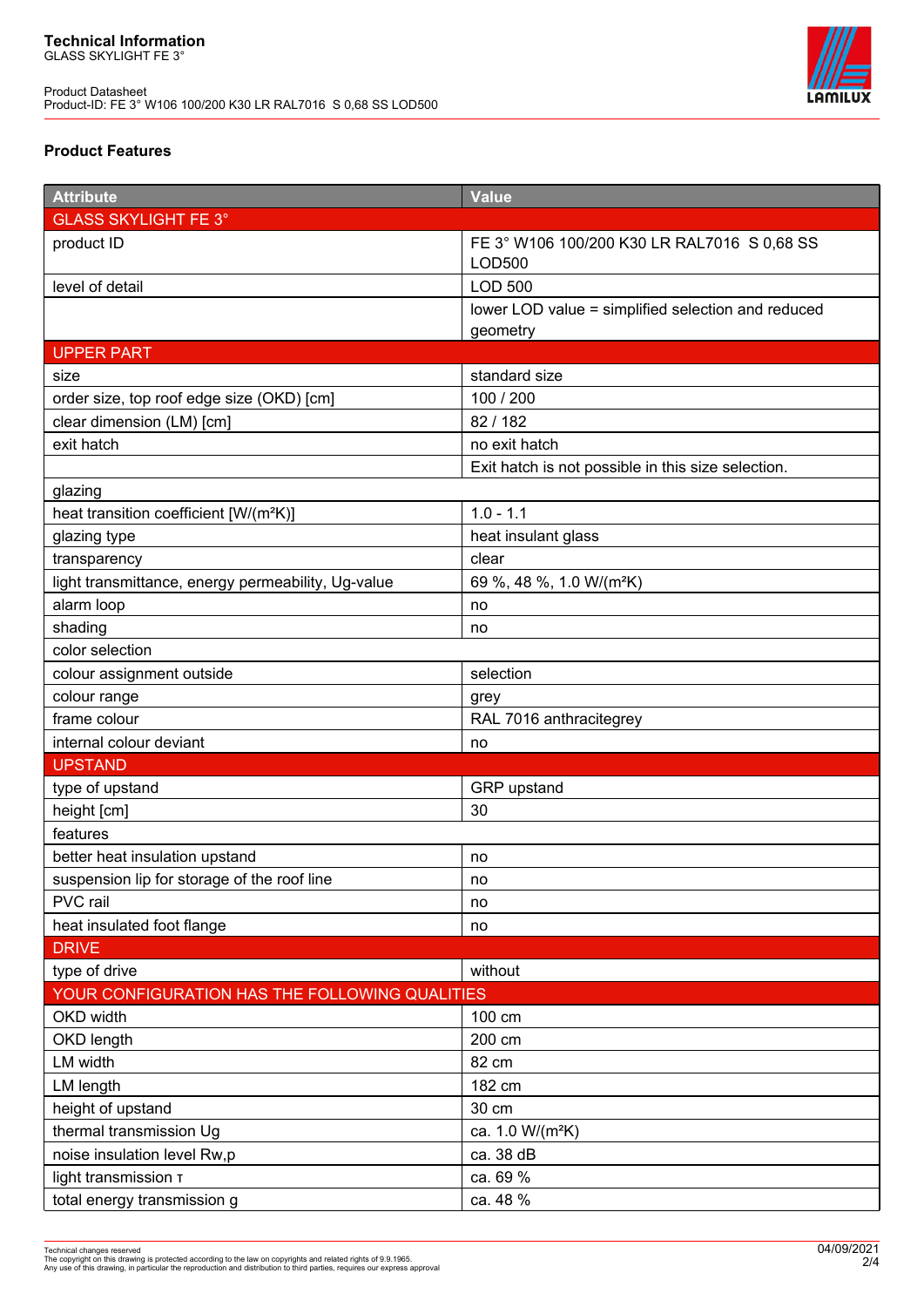#### **Technical Information** GLASS SKYLIGHT FE 3°

Product Datasheet Product-ID: FE 3° W106 100/200 K30 LR RAL7016 S 0,68 SS LOD500



| <b>Attribute</b>                                                                                            | <b>Value</b>                                                |
|-------------------------------------------------------------------------------------------------------------|-------------------------------------------------------------|
| snow load                                                                                                   | 0.68 kN/m <sup>2</sup> (assumption; basis for dimensioning) |
| product standard                                                                                            | EN 1873-2                                                   |
| fall-through protection                                                                                     | fall-through proof (according to GS BAU 18)                 |
| construction material class upstand                                                                         | $E$ (according to EN 13501-1)                               |
| construction material class glazing                                                                         | A1 (according to EN 13501-1)                                |
| hail resistance class                                                                                       | HW5 (according to VKF standard)                             |
| NOTE! After checking the local conditions, the design of the glazing and the drive may have to be adjusted. |                                                             |